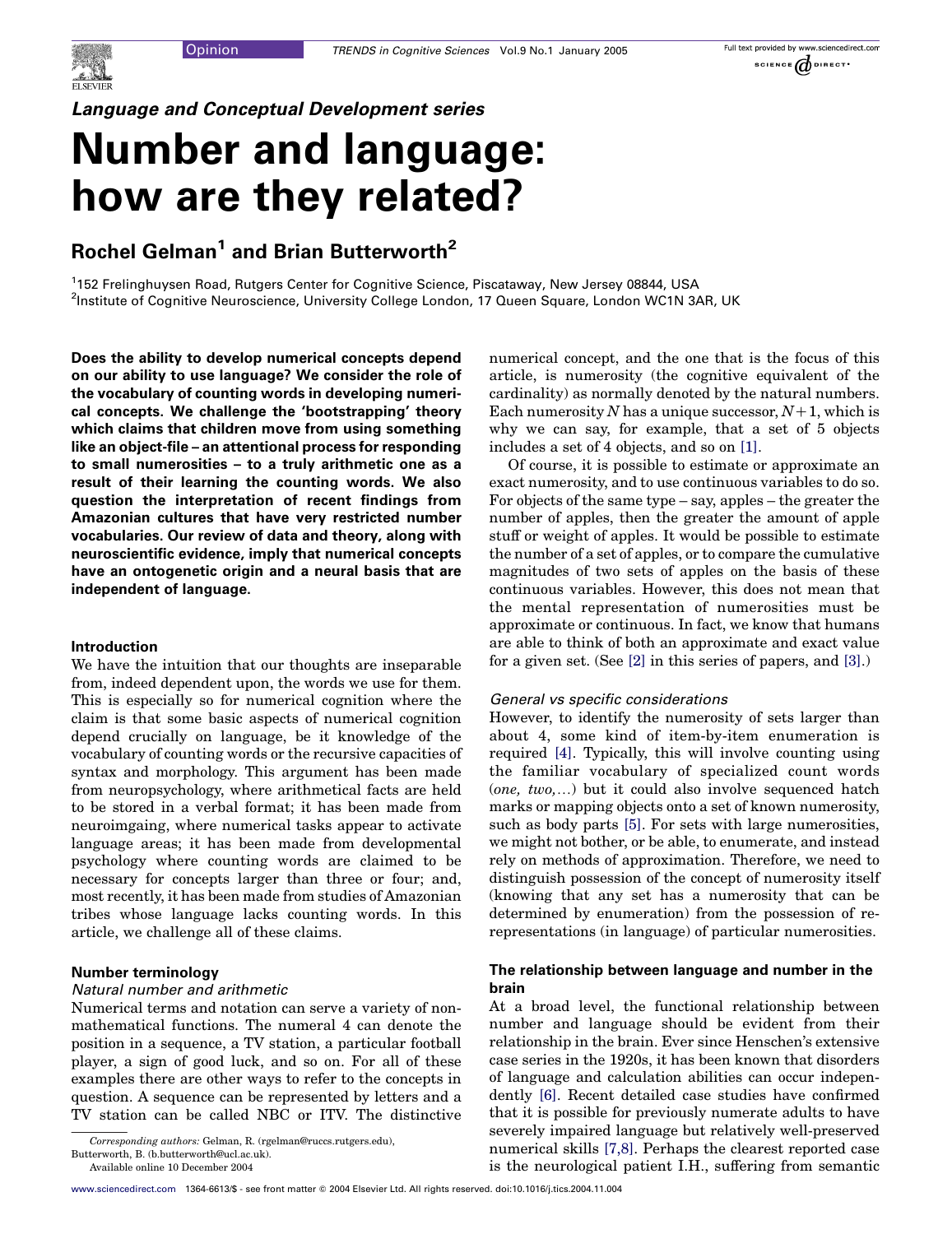dementia, whose language comprehension was at chance in most tasks, and whose production was limited largely to stereotyped phrases; however, he scored at or near ceiling on single digit and multi-digit calculation [\[9,10\]](#page-4-0).

More sophisticated approaches define specific roles for language in adult arithmetic. For example, in the 'Triple Code' model [\[11\],](#page-4-0) some operations, such as number comparison and subtraction, depend on manipulations over the 'analogue magnitude code', whereas arithmetical facts are stored in the 'verbal code'. Addition and multiplication, which are held to depend more on stored facts than subtraction and division, will therefore be more vulnerable to language disturbances than subtraction and division. However, I.H. was as unimpaired in retrieving stored facts [\[10\].](#page-4-0)

The Triple Code model also distinguishes exact calculation, which is held to depend on understanding exact numerosities, from approximate magnitudes, which are the responsibility of the 'Analogue Magnitude' code. Evidence in support of this comes from patients who can handle approximate quantities but not exact calculation [\[12\].](#page-4-0) It is not clear from presentations of this model how these two codes, analogue and verbal, interact in the process of arithmetic.

Neuroimaging studies make it clear, at least to us, that the crucial brain systems involved in numerical processing are in the parietal lobe, some distance from any classical language areas. In a valuable meta-analysis, Dehaene and colleagues distinguish the bilateral parietal brain areas that have been found to be more active in estimation and approximation tasks (horizontal segment of the intraparietal sulcus and the posterior superior parietal sulcus) from the area more active in exact calculation tasks, and therefore more dependent on language (left angular gyrus). However, the left angular gyrus is not a classical language area, although active in verbal working-memory tasks [\[13\]](#page-4-0). It has been known at least from the time of Gerstmann [\[14\],](#page-4-0) that lesions to this area can cause impairment to exact calculation without concomitant language disorder (see [\[15\]](#page-4-0) for a review). One neuroimaging study has found that activity in Broca's area is depressed relative to rest during numerical tasks, suggesting that numerical and linguistic processing are even in opposition [\[16\]](#page-4-0).

Even if the intimate relationship between number and language is not reflected in adult neuroanatomy, a relationship might nevertheless be a requirement for the development of the neural basis of number.

#### Developmental perspectives

The strong Whorfian claim (of lingusitic relativism) is that language shapes the development of numerical concepts. It is rarely clear from the defenders of this position whether they believe that it is the concept of numerosity itself that depends on language, or whether it is concepts of particular numerosities that are entailed. Both Mix, Huttenlocher and Levine [\[17\],](#page-4-0) and Carey [\[3\]](#page-4-0) assign to language a causal role in people's acquisition of concepts of natural numbers and their properties. As Carey offers an extensively developed account, we focus on hers here.

## Causal dependence on the list of counting words

A crucial assumption for Carey is that infants' numerical abilities involve two different mechanisms, one for small sets of 4 or less and another for larger sets. Parallel individuation of objects, with its built-in limit of 3–4, serves the small number range [\[3,18–20\].](#page-4-0) An accumulator process that converts discrete counts into analogue quantities, serves the larger number range. The demonstrations of behavioural discontinuities between small and larger numbers in infants studies justify this dichotomy [\[18–20\]](#page-4-0), but there are also failures to find the presumed limit in the small number range [\[21–23\]](#page-4-0). Carey's account of infants' parallel individuation of objects introduces an unusual use of the notion of 'object files' and their function.

#### Object files for representing numerosity?

The function of an object file is to 'point' to a visual object and integrate the perception of the properties of that object, such as size, shape, color, and so on [\[24,25\]](#page-4-0). If a child believes that the word two referred to a particular set of two object files, it would presumably be useable only in connection with the two objects they pointed to. It would be a name for that pair of objects, not for all sets that share with that set the property of twoness. A particular set of pointers cannot substitute for (is not equal to) another such set without loss of function, because its function is to point to a particular pair of objects, whereas the function of another set of pointers is to point to a different pair. There is no reason to believe that there is any such thing as a general set of 'two pointers', a set that does not point to any particular set of two objects, but represents all sets of two that do so point. Any set of two object files is an instance of a set with the 'twoness' property (a token of twoness), but it can no more represent twoness than a name that picks out one particular dog (e.g. Rover) can represent the concept of a dog. Being able to abstract away from the particularities of the transient representation of items of current attention, to represent their numerosity, seems to be a precondition for making use of this system to bootstrap concepts of number rather than a consequence of using it.

It is most unusual to use a processing constraint – the number of objects whose features can be bound in a transient store – as the basis for the development of a system of knowledge. Nevertheless, let us grant the case for sake of argument that there is a discontinuity in infants' numerical discriminations and that the small number range uses Carey's version of an object-file mechanism.

#### Language first?

Carey's argument goes forward as follows: once the first three or four count words are memorized they can be treated as separate from the non-precise quantifiers of some, few, many. The meaning of the count words is induced from the fact that they map to different sized sets of object files and they are used in a fixed order, with each successive word coming to represent a larger object-file set. This allows for the integration of the infants' numerical representations of small numbers and their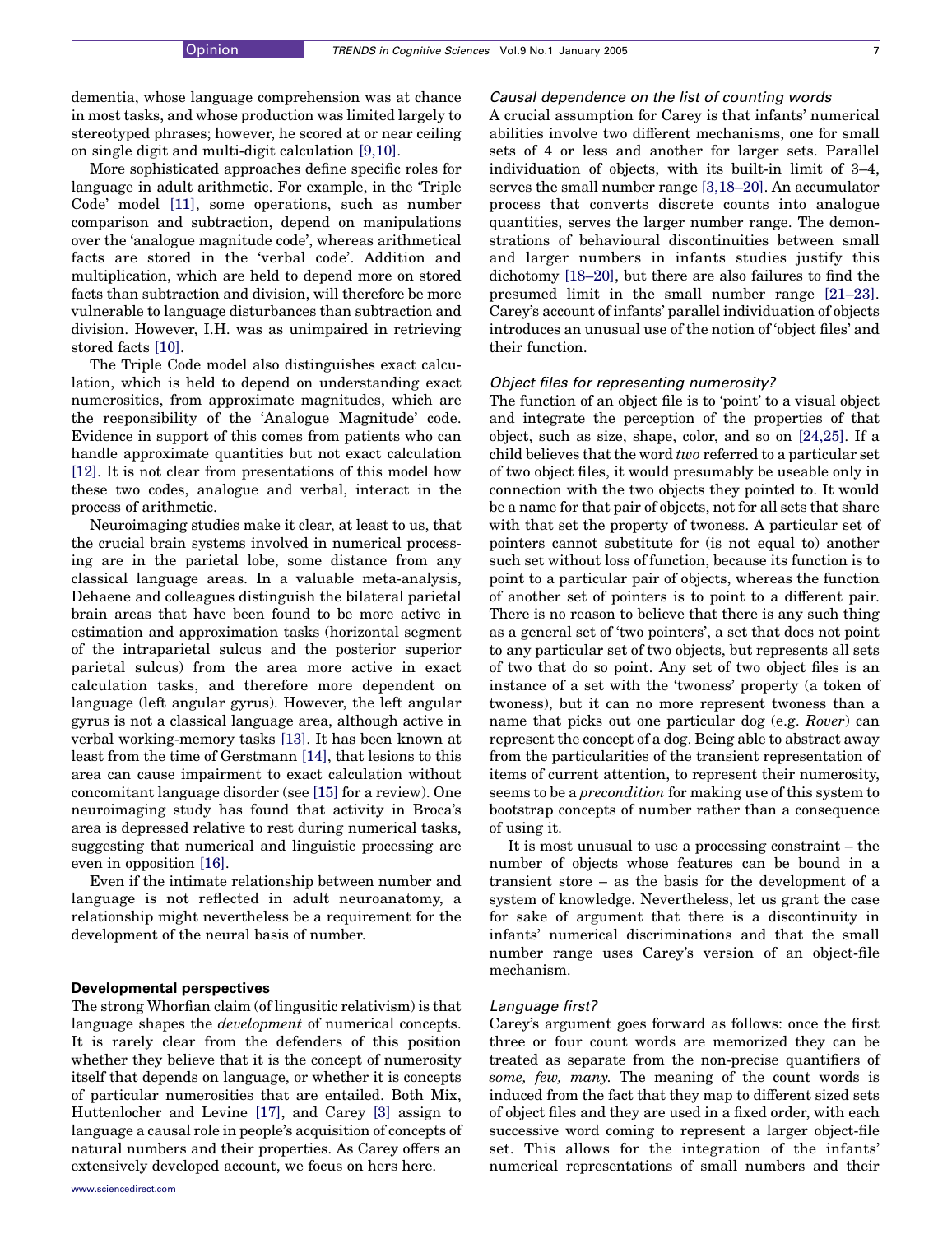short list of memorized count words. Language serves as the mechanism for creating a restructuring of the nonverbal notions of number and, according to Carey, does so as follows.

A child comes to recognize the ordering of the referents of one, two, three and four because a set of two active object files has as a proper subset a set of one object file, and so on. The child infers that addition applies to the things referred to by these words because the union of two sets of object files yields another set of object files (provided the union does not create a set greater than 4). This is the foundation of the child's belief in the successor principle: every natural number has a unique successor. The crucial bootstrapping comes when the child realizes that it is possible to go beyond the narrow limits of parallel individuation of objects, to sequences of objects that are not all within the span of immediate apprehension. This move is prompted by the use of count words for sets of more than 4 objects. That is, the child having established the correspondences for  $N \leq 4$  – the word 'one' refers to the state of the object-file system where there is just one object; the word 'two' refers to the set of two objects (which is one more than one); and so on – makes the inference that other syntactically equivalent words  $(five, six, and so on)$  refer to numerosities greater than the immediate span of apprehension.

This account entails that meanings are first assigned only to the words that have been mapped onto states of the object-file system. So, when the child is unable to give reliably, on request, four, five, or six objects, it has to be assumed, on this model, that he or she knows nothing about the mapping, and that these words will refer indiscriminately to numerosities greater than 3. However, there is evidence that although children at this stage of development are unable to give exactly what number is designated by 'five', they know that only number-changing manipulations of the target set will require a change of number word [\[22,23\]](#page-4-0). Although young three-year-old children fail a 'Give  $N$ ' task when  $N$  is greater than 3, they can succeed on prediction and checking tasks with set sizes ranging from 1–5 [\[23\].](#page-4-0) The implication is that young children understand how numbers work before they have fully mastered the mapping from particular numbers to particular numerosities.

Carey's position makes clear predictions about the numerical capacities of children growing up in cultures where there are few or no counting words, and especially where there is no linguistic means for creating ever larger number names. One prediction is that the children will not develop 'true' understanding of the natural numbers because it is the system of counting words that is crucial. Other semiotic means for representing number, such as using body-parts [\[5,26\],](#page-4-0) tallying, or drawings in the sand (D.P. Wilkins, Ph.D. thesis, Australian National University, 1989) are not mentioned as enabling the development of numerical concepts beyond 3 or 4, the limit of the object-file system of parallel individuation. We concur with Harris [\[27,28\]](#page-4-0) that it is a mistake to dismiss these alternative rerepresentation systems.

#### Amazonian mysteries

# The Tououpinambos

One of the earliest accounts of the numerical abilities in people with restricted number vocabularies comes from the English philosopher John Locke [\[29\]](#page-4-0), who wrote:

'Some Americans I have spoken with (who otherwise of quick and rational parts enough) could not, as we do, by any means count to 1000; nor had any distinct idea of that number.' He was not referring to the founders of the USA, but to the Tououpinambos, a tribe from the depths of the Brazilian jungle, whose language lacked number names above 5. A system of number names was not, in Locke's view, necessary to have ideas of larger numbers, because, he says, we construct the idea of each number from the idea of one – 'the most universal idea we have'. By repeating 'this idea in our minds and the repetitions together. by adding [the idea of] of one to [the idea of] one we have the complex idea of a couple'. And so on. Thus, he says, concepts of numbers are independent of their names. Indeed the 'Americans' can reckon beyond five 'by showing their fingers, and the fingers of others who were present.' Even the idea of infinity, he proposes, is simply a consequence of understanding that we can repeat the procedure for adding one as many time as we wish. Possessing a system of number names is useful for keep track and communicating, but not necessary for having the ideas of distinct numerosities and their infinity.

Locke's point was that number names 'conduce to wellreckoning' by enabling us to keep in mind distinct numerosities. That is, the possession of a system of number names can be helpful in learning to count and to calculate, but is not necessary for the possession of numerical concepts. Recent reports about the Pirahã [\[30,31\]](#page-4-0) and Mundurukú Amazonian Indians [\[31\]](#page-4-0) provide informative test cases of Locke's conclusion.

#### The Pirahã and Mundurukú

The Mundurukú language uses the count words for 1, 2 and 3 consistently, and 4 and 5 somewhat inconsistently [\[31\].](#page-4-0) The Pirahã do not even use the words for 1 and 2 consistently [\[30\].](#page-4-0) How would members of these groups perform on various non-verbal tasks involving numerosity? The amazing result was that both groups succeeded on non-verbal number tasks that used displays representing values (in one study) as large as 80.

The findings on the Munduruku<sup> $\alpha$ </sup> are especially noteworthy, because an elegant research design was used that incorporated the fact that some Mundurukú adults and children are bilingual (in Portuguese). In the study [\[31\]](#page-4-0), there were groups of adults and children who were monolingual and groups who were bilingual. The children's groups were divided into younger  $(<5 \text{ yrs})$  and older, as well as those who had had language instruction and those who had not. Finally, there was a control group of French adults. The various groups were asked to point to the more numerous of pairs of dots, whose numerosity could be as large as 80. All the groups showed the effects of number size and number difference in number comparison tasks [\[32\].](#page-4-0) There was no effect of language or schooling amongst the Munduruku<sup>.</sup> The data for the numberdifference effect for the Munduruku<sup>c</sup> groups and the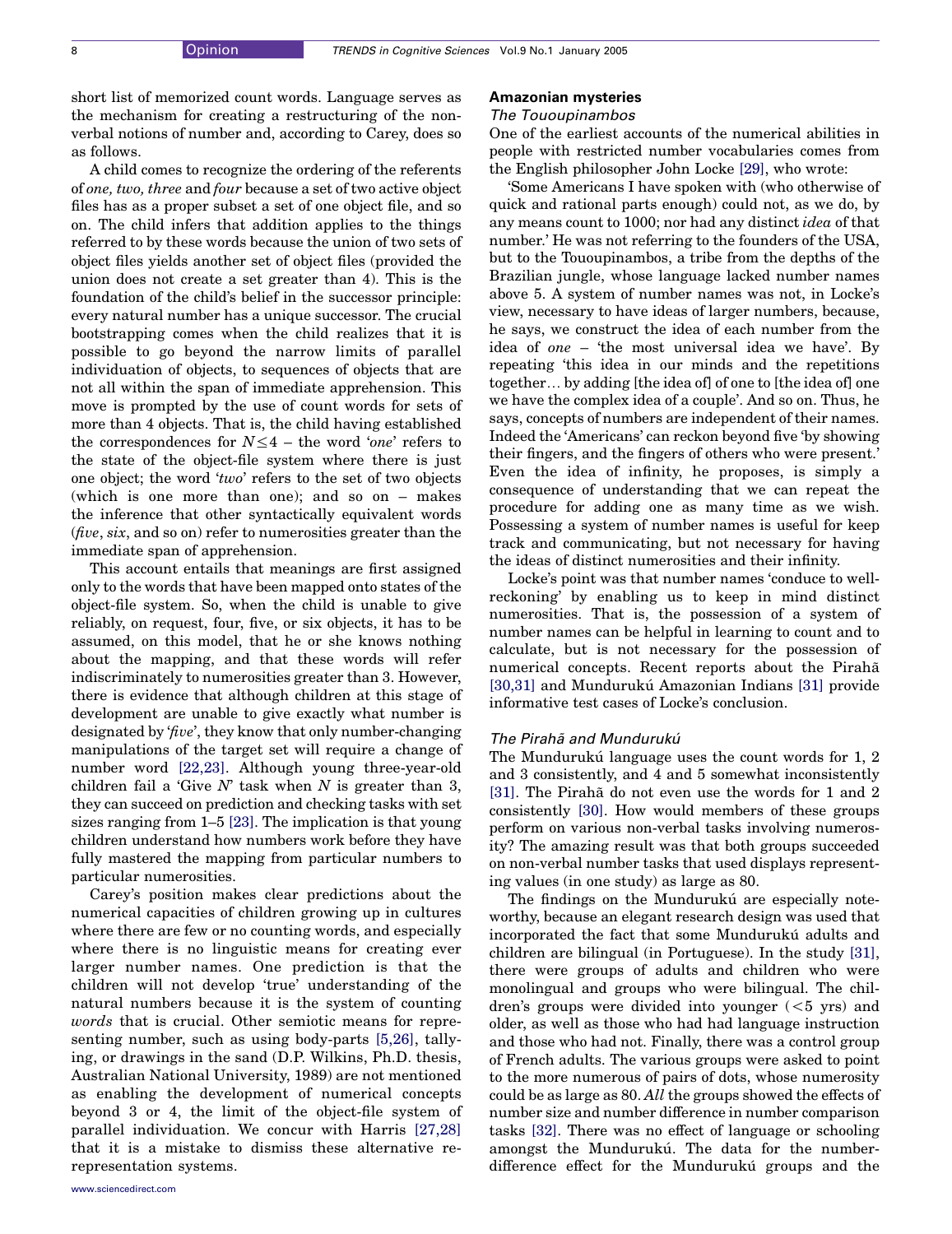French adult control groups were extremely close. Although the Pirahã study did not have as many subjects and conditions, the results were comparable. They too were able to engage in a variety of comparison and nonverbal arithmetic tasks – despite their lack of any clear number word vocabulary. The Pirahã solved the problems in ways that overlap extensively with those used by English- and French-speaking individuals [\[32\].](#page-4-0)

The key claim of defenders of the 'language thesis' is that language is necessary for mental representation and manipulation of numerosities greater than 4. In the Mundurukú study, exact addition and subtraction problems using sets of objects were tested. According to the theory, the participants who were bilingual, and therefore knew the counting words of Portuguese, should have performed like the numerate French controls, or at least more like the French controls. But this was not the case. Both adults and children performed exactly like the monolingual speakers [\[31\].](#page-4-0) The Mundurukú continued to deploy 'approximate representations. in a task that the French controls easily resolved by exact calculation' [\[31\].](#page-4-0) Why, we may ask, did the bilingual participants not use their Portuguese counting words? Mundurukú culture differs from Western culture in innumerable ways, and it certainly uses numbers far less often than we do. It remains possible that one or more of these many differences were responsible for the differences in performance, and not just the lack of a counting vocabulary.

This evidence from cultures with very limited number vocabulary does not convince us that differences in performance can be explained in terms of language rather than other aspects of culture (see also Box 1). Of course, it remains possible that Pirahã and Mundurukú have few number words because numbers are not culturally important and receive little attention in everyday life.

# Causal dependence on the recursive capacities of language

Bloom proposed that children's initial counting is embedded in natural language as a result of their learning relevant distributional facts [\[33\]](#page-4-0). As they learn more and more count words, they infer that there are more count words. With enough experience, they infer that natural numbers are discretely infinite. Hauser, Chomsky and Fitch [\[34\]](#page-4-0) offer a statement as to how this might work. This is that the recursion involved in the mathematical idea of discrete infinity derives from a recursive capacity

#### Box 1. Questions for future research

- † How do varieties of language, especially varieties of numbernaming systems, promote or inhibit acquisition of basic numerical concepts?
- † Is there a critical or sensitive period for acquiring numerical concepts?
- How do developmental language disabilities affect the acquisition of arithmetical skills? Can there be a selective deficit of arithmetical development?
- † Why do mathematically literate individuals continue to use the non-verbal, approximate numerosity system?

• How does the neural network for numerical processing develop from infancy to adulthood?

that is the foundation of, and unique to, human languages. Carey [\[3\]](#page-4-0) makes the same in-principle assumption. We are puzzled about this claim. Because the mental magnitudes that represent larger numbers are additive, the recursive infinity of magnitude is already entailed.

Instead, we are making the case that understanding recursive infinity is not derived from language at all. To illustrate this, in one study [\[35\]](#page-4-0) children aged 5 years to 8 years 6 months (written 8;6) were asked to participate in a thought experiment about the effect of repeated additions or 'counting-on' from what they said was a very large number. Many of the younger children showed that they were still finding the language to express themselves, as was the case for D.A. (5;9). When asked whether adding would yield a higher number, she replied yes, because 'You still put one and they get real higher'. Some of the older children were explicit about the possibility of inventing count words to satisfy the successor principle for natural numbers. For example, A.R. (7;3) said there is no end to the numbers, 'Because you see people making up numbers. You can keep making them, and it would get higher and higher'. [\[35\].](#page-4-0)

There are several language experts who hold that, despite the fact that some speakers of languages have restricted number terms, they can easily acquire them. Dixon quotes Kenneth Hale, an expert on Warlpiri (a language with terms for one, two, few, many): 'the English counting system is almost always instantaneously mastered by Warlpiris who enter into situations where the use of money is important (quite independently of formal Western-style education.' ([\[36\],](#page-4-0) p 108). A potent example of the rapid uptake of the idea of discrete infinity comes from Saxe [\[5\]](#page-4-0), who studied the Oksapmin of New Guinea, a group who used use a fixed number of sequential positions on their body as 'count words'. There came a time when some of the men were flown out to work on plantations and received money for their labor. Within 6 months, the Oksapmin had introduced a generative counting rule [\[5\].](#page-4-0) It is hard to see how such rapid learning of a new vocabulary for abstract objects like numerosities could proceed so quickly, if the learners did not already possess the concepts.

Finally, although the Pirahã do not use numerals in their everyday life, Everett (personal communication) reports that it is easy to teach their children to count in 'Portuguese' if the pronunciation rules are adjusted to fit the phonetics of Pirahã and the teaching is embedded in the everyday task of stringing beads.

#### **Conclusions**

Cognitive development reflects neural organization in separating language from number. Indeed, the ontogenetic independence of the number domain has been argued vigorously by the authors of many previous publication looking at both normal [\[4,35,37\]](#page-4-0) and abnormal [\[38–40\]](#page-4-0) development of numerical abilities. It would be surprising if there were no effects of language on numerical cognition, but it is one thing to hold that language facilitates the use of numerical concepts and another that it provides their causal underpinning. That very young children's knowledge of count words is